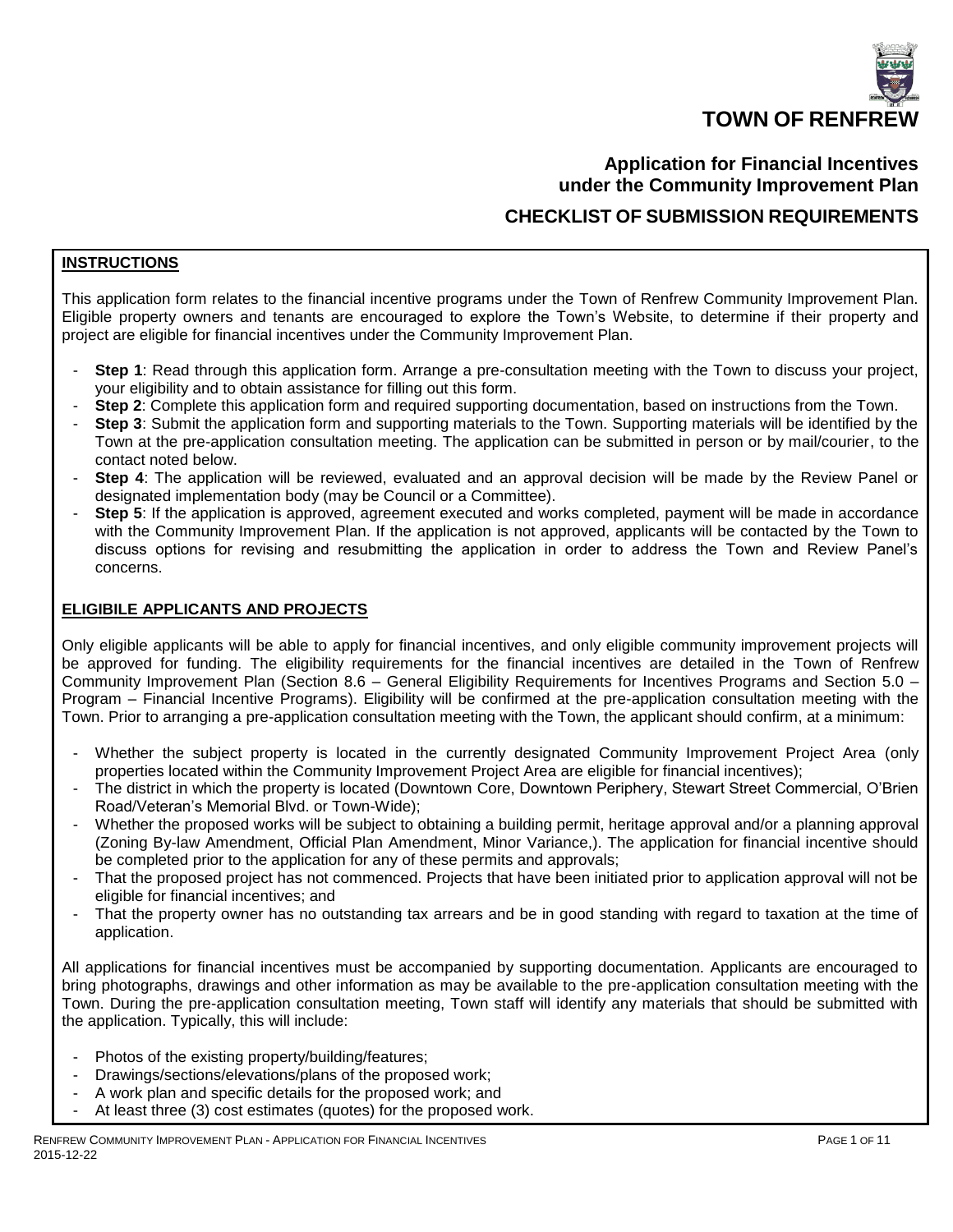#### **AUTHORIZATION BY OWNER IS REQUIRED**

If the applicant is not the owner of the subject land (i.e., the applicant is a tenant or agent), a written statement by the owner, which illustrates that the owner is aware of the applicant's intended project and intention to obtain financial incentive(s) to cover the cost of the project, must be completed (Part 27 of the application form).

#### **SUBJECT TO CHANGE**

Note that the availability of funding and the types of financial incentive programs which are available are subject to change. The boundaries of the Community Improvement Project Area are also subject to change. Applicants should contact the Town to confirm funding availability.

# **FOR FURTHER INFORMATION AND SUBMISSION**

If you have any questions or would like to arrange a pre-application consultation meeting, please contact:

The Department of Development and Works Town Planner Town Hall 127 Raglan Street South Renfrew, ON K7V 1P8 Phone: (613) 432-8166 Fax: (613) 432-8265

This application should only be submitted once the applicant has completed a pre-consultation meeting. It is recommended that applications be submitted in person so that Town staff can immediately review the application for completeness and reduce unnecessary delays. Applications may also be submitted by mail/courier to the address above.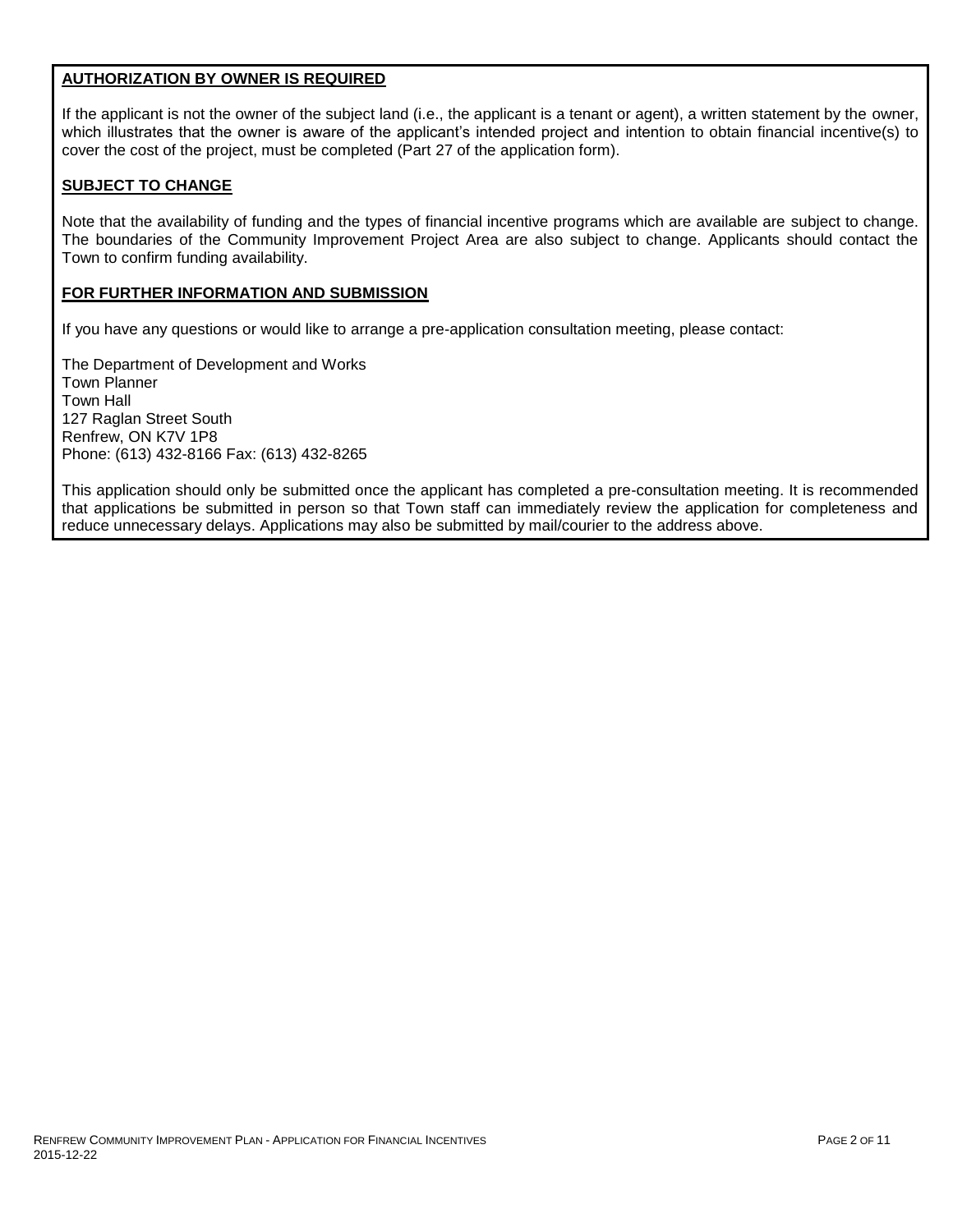

# **TOWN OF RENFREW**

# **Application for Financial Incentives under the Community Improvement Plan**

| <b>OFFICE USE ONLY</b>              |                             |  |
|-------------------------------------|-----------------------------|--|
| Application No.                     | <b>Application Received</b> |  |
| Date of Preconsultation Meeting     | <b>Staff Person Present</b> |  |
| Date of Application Deemed Complete | Fee Received                |  |

# **A: Applicant's Information**

# **1) Contact Information:**

| <b>Owner/Applicant/Tenant Information</b><br>Municipal Freedom of Information and Protection of Privacy Act - Personal Information on this form is collected under<br>authority of The Planning Act and will be used to process this application. |                                        |                                                                                                |
|---------------------------------------------------------------------------------------------------------------------------------------------------------------------------------------------------------------------------------------------------|----------------------------------------|------------------------------------------------------------------------------------------------|
| <b>NAME/TITLE</b>                                                                                                                                                                                                                                 | <b>MAILING ADDRESS and POSTAL CODE</b> | <b>TELEPHONE (HOME)</b><br><b>TELEPHONE (WORK/CELL)</b><br><b>E-MAIL ADDRESS</b><br><b>FAX</b> |
| <b>Applicant or Tenant</b>                                                                                                                                                                                                                        |                                        | $(H)$ -                                                                                        |
|                                                                                                                                                                                                                                                   |                                        | $(W/C)$ -                                                                                      |
|                                                                                                                                                                                                                                                   |                                        | $(E)$ -                                                                                        |
|                                                                                                                                                                                                                                                   |                                        | $(F)$ -                                                                                        |
| This applicant is:<br>$\Box$ An agent authorized by the owner or tenant<br>$\Box$ The registered owner<br>$\Box$ A tenant                                                                                                                         |                                        |                                                                                                |
| * If the applicant is an agent authorized by                                                                                                                                                                                                      |                                        | $(H)$ -                                                                                        |
| the owner or tenant, please complete the<br>following:                                                                                                                                                                                            |                                        | $(W/C)$ -                                                                                      |
| Name of Owner                                                                                                                                                                                                                                     |                                        | $(E)-$                                                                                         |
|                                                                                                                                                                                                                                                   |                                        | (F)                                                                                            |
| $\Box$ Tenant/Agent<br>To whom should correspondence be sent? (check all that apply) $\Box$ Owner<br>$\Box$ Both                                                                                                                                  |                                        |                                                                                                |
| If known, if there are any holders of any mortgages, charges or other encumbrances on the subject land, please provide details<br>as follows:                                                                                                     |                                        |                                                                                                |
| Name:<br>Address: Andreas Address Andrew Marine Street Address and America Address Andrew Marine Street Architecture and A                                                                                                                        |                                        |                                                                                                |
|                                                                                                                                                                                                                                                   |                                        |                                                                                                |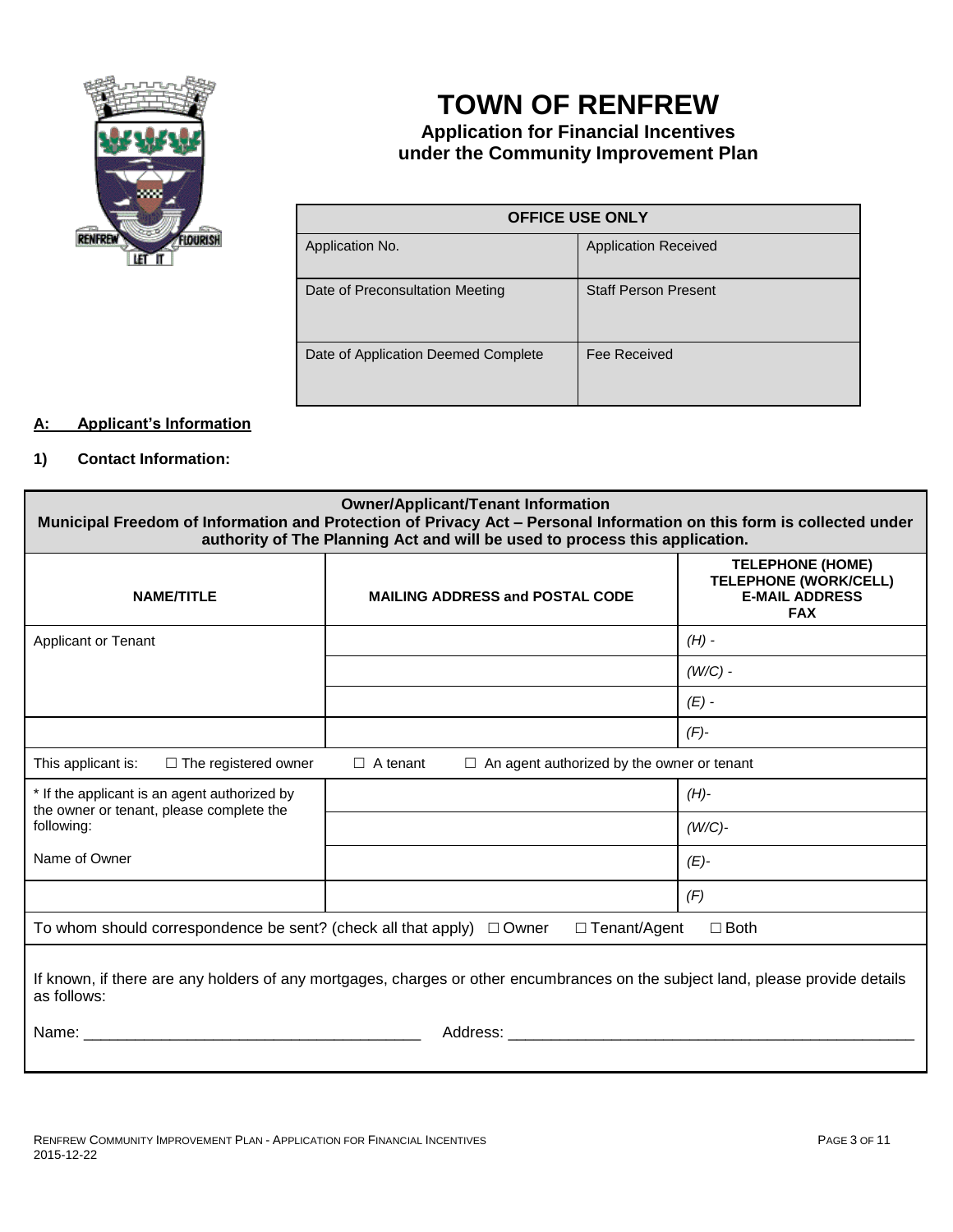#### **B: Description of your property or unit**

# **2) Provide a Description of the Property or Unit:**

| <b>DESCRIPTION OF THE SUBJECT LAND</b>                                                                                                                                                                                         |  |                                                                                                                                                                                                                                |  |
|--------------------------------------------------------------------------------------------------------------------------------------------------------------------------------------------------------------------------------|--|--------------------------------------------------------------------------------------------------------------------------------------------------------------------------------------------------------------------------------|--|
| Street Address:                                                                                                                                                                                                                |  |                                                                                                                                                                                                                                |  |
|                                                                                                                                                                                                                                |  | Concession: _________________________________ Lot: ____________                                                                                                                                                                |  |
| Registered Plan No.: \\contact \\contact \\contact \\contact \\contact \\contact \\contact \\contact \\contact \\contact \\contact \\contact \\contact \\contact \\contact \\contact \\contact \\contact \\contact \\contact \ |  |                                                                                                                                                                                                                                |  |
|                                                                                                                                                                                                                                |  |                                                                                                                                                                                                                                |  |
|                                                                                                                                                                                                                                |  | Depth: the contract of the contract of the contract of the contract of the contract of the contract of the contract of the contract of the contract of the contract of the contract of the contract of the contract of the con |  |

**3) Describe the current (existing) use of your property, and list the buildings and structures located on your property.**

\_\_\_\_\_\_\_\_\_\_\_\_\_\_\_\_\_\_\_\_\_\_\_\_\_\_\_\_\_\_\_\_\_\_\_\_\_\_\_\_\_\_\_\_\_\_\_\_\_\_\_\_\_\_\_\_\_\_\_\_\_\_\_\_\_\_\_\_\_\_\_\_\_\_\_\_\_\_\_\_\_\_\_\_\_\_\_\_\_\_\_\_\_\_\_\_\_

\_\_\_\_\_\_\_\_\_\_\_\_\_\_\_\_\_\_\_\_\_\_\_\_\_\_\_\_\_\_\_\_\_\_\_\_\_\_\_\_\_\_\_\_\_\_\_\_\_\_\_\_\_\_\_\_\_\_\_\_\_\_\_\_\_\_\_\_\_\_\_\_\_\_\_\_\_\_\_\_\_\_\_\_\_\_\_\_\_\_\_\_\_\_\_\_\_

 $\Box$ 

 $\Box$ 

\_\_\_\_\_\_\_\_\_\_\_\_\_\_\_\_\_\_\_\_\_\_\_\_\_\_\_\_\_\_\_\_\_\_\_\_\_\_\_\_\_\_\_\_\_\_\_\_\_\_\_\_\_\_\_\_\_\_\_\_\_\_\_\_\_\_\_\_\_\_\_\_\_\_\_\_\_\_\_\_\_\_\_\_\_\_\_\_\_\_\_\_\_\_\_\_\_

 $\Box$ 

# **4) Is your property designated under Part IV or Part V of the Ontario Heritage Act?**

[ ] Yes [ ] No

If no, is the property listed or otherwise identified as being of architectural or historical interest?

[ ] Yes [ ] No

**5) If you answered yes to either of the questions in Question 4 above, have you consulted with the Town regarding the Heritage Designation or architectural or historical interest?** 

\_\_\_\_\_\_\_\_\_\_\_\_\_\_\_\_\_\_\_\_\_\_\_\_\_\_\_\_\_\_\_\_\_\_\_\_\_\_\_\_\_\_\_\_\_\_\_\_\_\_\_\_\_\_\_\_\_\_\_\_\_\_\_\_\_\_\_\_\_\_\_\_\_\_\_\_\_\_\_\_\_\_\_\_\_\_\_\_\_\_\_\_\_\_\_\_\_

 $\Box$ 

\_\_\_\_\_\_\_\_\_\_\_\_\_\_\_\_\_\_\_\_\_\_\_\_\_\_\_\_\_\_\_\_\_\_\_\_\_\_\_\_\_\_\_\_\_\_\_\_\_\_\_\_\_\_\_\_\_\_\_\_\_\_\_\_\_\_\_\_\_\_\_\_\_\_\_\_\_\_\_\_\_\_\_\_\_\_\_\_\_\_\_\_\_\_\_\_\_

\_\_\_\_\_\_\_\_\_\_\_\_\_\_\_\_\_\_\_\_\_\_\_\_\_\_\_\_\_\_\_\_\_\_\_\_\_\_\_\_\_\_\_\_\_\_\_\_\_\_\_\_\_\_\_\_\_\_\_\_\_\_\_\_\_\_\_\_\_\_\_\_\_\_\_\_\_\_\_\_\_\_\_\_\_\_\_\_\_\_\_\_\_\_\_\_\_

[ ] Yes [ ] No

If yes, please briefly explain the outcome of the discussion.

RENFREW COMMUNITY IMPROVEMENT PLAN - APPLICATION FOR FINANCIAL INCENTIVES 2015-12-22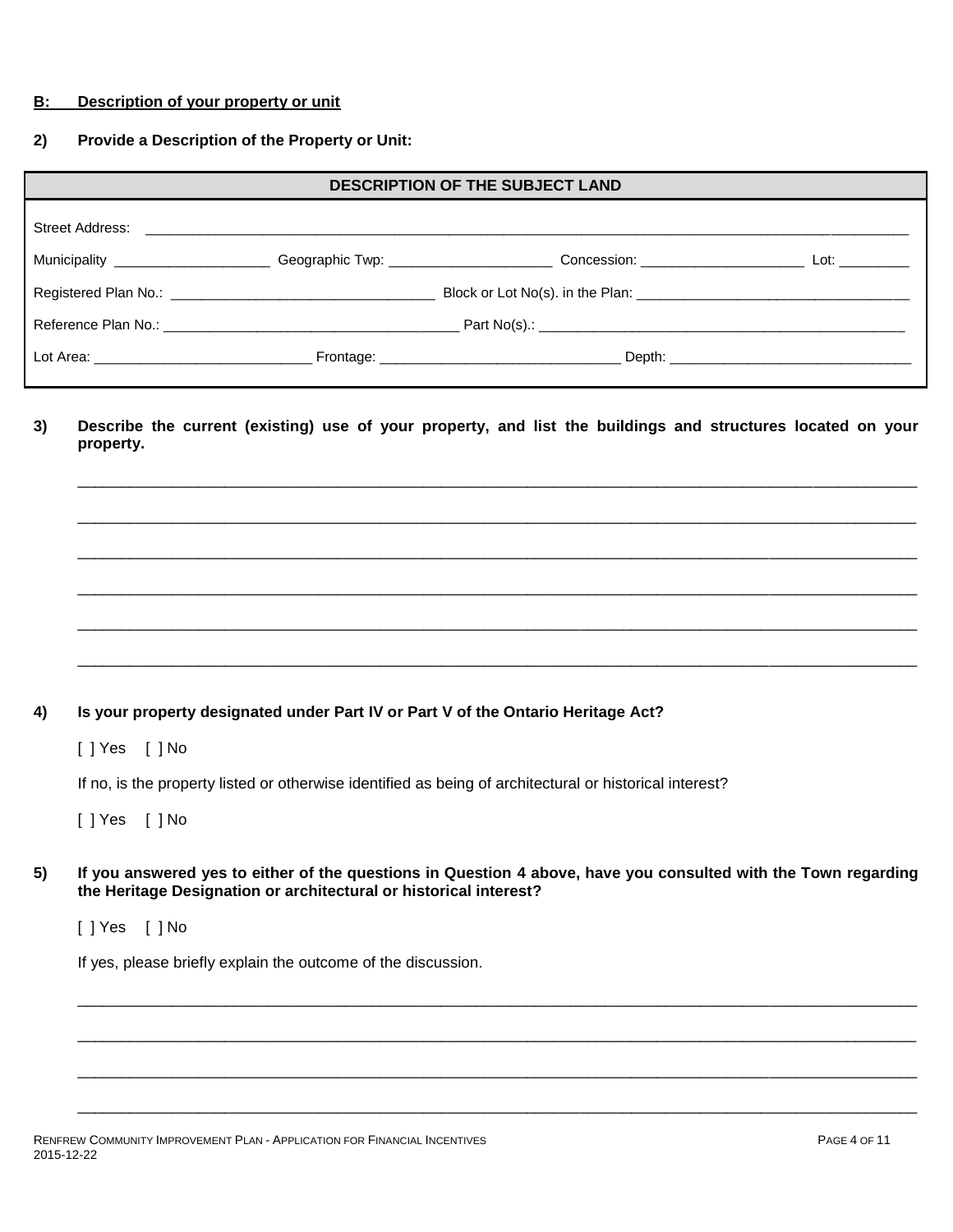| Description of your project<br>C: |  |
|-----------------------------------|--|
|-----------------------------------|--|

**6) Describe the current condition of your building, unit or property.**

**7) Describe your proposed project in detail.**

**8) Have you recently completed or started any improvement works to your property? Please describe.**

**D: ELIGIBILTY**

**9) Have you discussed your application with the Town (i.e., have you arranged for a pre-application consultation meeting?) Note: A meeting with the Town is required for your application to be considered.**

\_\_\_\_\_\_\_\_\_\_\_\_\_\_\_\_\_\_\_\_\_\_\_\_\_\_\_\_\_\_\_\_\_\_\_\_\_\_\_\_\_\_\_\_\_\_\_\_\_\_\_\_\_\_\_\_\_\_\_\_\_\_\_\_\_\_\_\_\_\_\_\_\_\_\_\_\_\_\_\_\_\_\_\_\_\_\_\_\_\_\_\_\_\_\_\_

 $\Box$ 

\_\_\_\_\_\_\_\_\_\_\_\_\_\_\_\_\_\_\_\_\_\_\_\_\_\_\_\_\_\_\_\_\_\_\_\_\_\_\_\_\_\_\_\_\_\_\_\_\_\_\_\_\_\_\_\_\_\_\_\_\_\_\_\_\_\_\_\_\_\_\_\_\_\_\_\_\_\_\_\_\_\_\_\_\_\_\_\_\_\_\_\_\_\_\_\_\_

 $\Box \rightarrow \Box$ 

\_\_\_\_\_\_\_\_\_\_\_\_\_\_\_\_\_\_\_\_\_\_\_\_\_\_\_\_\_\_\_\_\_\_\_\_\_\_\_\_\_\_\_\_\_\_\_\_\_\_\_\_\_\_\_\_\_\_\_\_\_\_\_\_\_\_\_\_\_\_\_\_\_\_\_\_\_\_\_\_\_\_\_\_\_\_\_\_\_\_\_\_\_\_\_\_\_

\_\_\_\_\_\_\_\_\_\_\_\_\_\_\_\_\_\_\_\_\_\_\_\_\_\_\_\_\_\_\_\_\_\_\_\_\_\_\_\_\_\_\_\_\_\_\_\_\_\_\_\_\_\_\_\_\_\_\_\_\_\_\_\_\_\_\_\_\_\_\_\_\_\_\_\_\_\_\_\_\_\_\_\_\_\_\_\_\_\_\_\_\_\_\_\_\_

 $\Box$ 

\_\_\_\_\_\_\_\_\_\_\_\_\_\_\_\_\_\_\_\_\_\_\_\_\_\_\_\_\_\_\_\_\_\_\_\_\_\_\_\_\_\_\_\_\_\_\_\_\_\_\_\_\_\_\_\_\_\_\_\_\_\_\_\_\_\_\_\_\_\_\_\_\_\_\_\_\_\_\_\_\_\_\_\_\_\_\_\_\_\_\_\_\_\_\_\_\_

 $\Box \rightarrow \Box$ 

\_\_\_\_\_\_\_\_\_\_\_\_\_\_\_\_\_\_\_\_\_\_\_\_\_\_\_\_\_\_\_\_\_\_\_\_\_\_\_\_\_\_\_\_\_\_\_\_\_\_\_\_\_\_\_\_\_\_\_\_\_\_\_\_\_\_\_\_\_\_\_\_\_\_\_\_\_\_\_\_\_\_\_\_\_\_\_\_\_\_\_\_\_\_\_\_\_

 $\Box$ 

 $\Box$ 

[ ] Yes [ ] No

If Yes, please indicate the date and who you met with:

**10) Is your property or unit located within the currently designated Community Improvement Project Area? Note: Your property must be within the current Community Improvement Project Area in order to be eligible for financial incentives.** 

\_\_\_\_\_\_\_\_\_\_\_\_\_\_\_\_\_\_\_\_\_\_\_\_\_\_\_\_\_\_\_\_\_\_\_\_\_\_\_\_\_\_\_\_\_\_\_\_\_\_\_\_\_\_\_\_\_\_\_\_\_\_\_\_\_\_\_\_\_\_\_\_\_\_\_\_\_\_\_\_\_\_\_\_\_\_\_\_\_\_\_\_\_\_\_\_\_

[ ] Yes [ ] No

**11) Does your property have any outstanding tax arrears? Note: Your property must not have any outstanding tax arrears in order to be eligible (even if you are a tenant).**

\_\_\_\_\_\_\_\_\_\_\_\_\_\_\_\_\_\_\_\_\_\_\_\_\_\_\_\_\_\_\_\_\_\_\_\_\_\_\_\_\_\_\_\_\_\_\_\_\_\_\_\_\_\_\_\_\_\_\_\_\_\_\_\_\_\_\_\_\_\_\_\_\_\_\_\_\_\_\_\_\_\_\_\_\_\_\_\_\_\_\_\_\_\_\_\_\_

[ ] Yes [ ] No

**12) If you answered yes to (11) above, please explain what you will do to rectify your tax arrears.**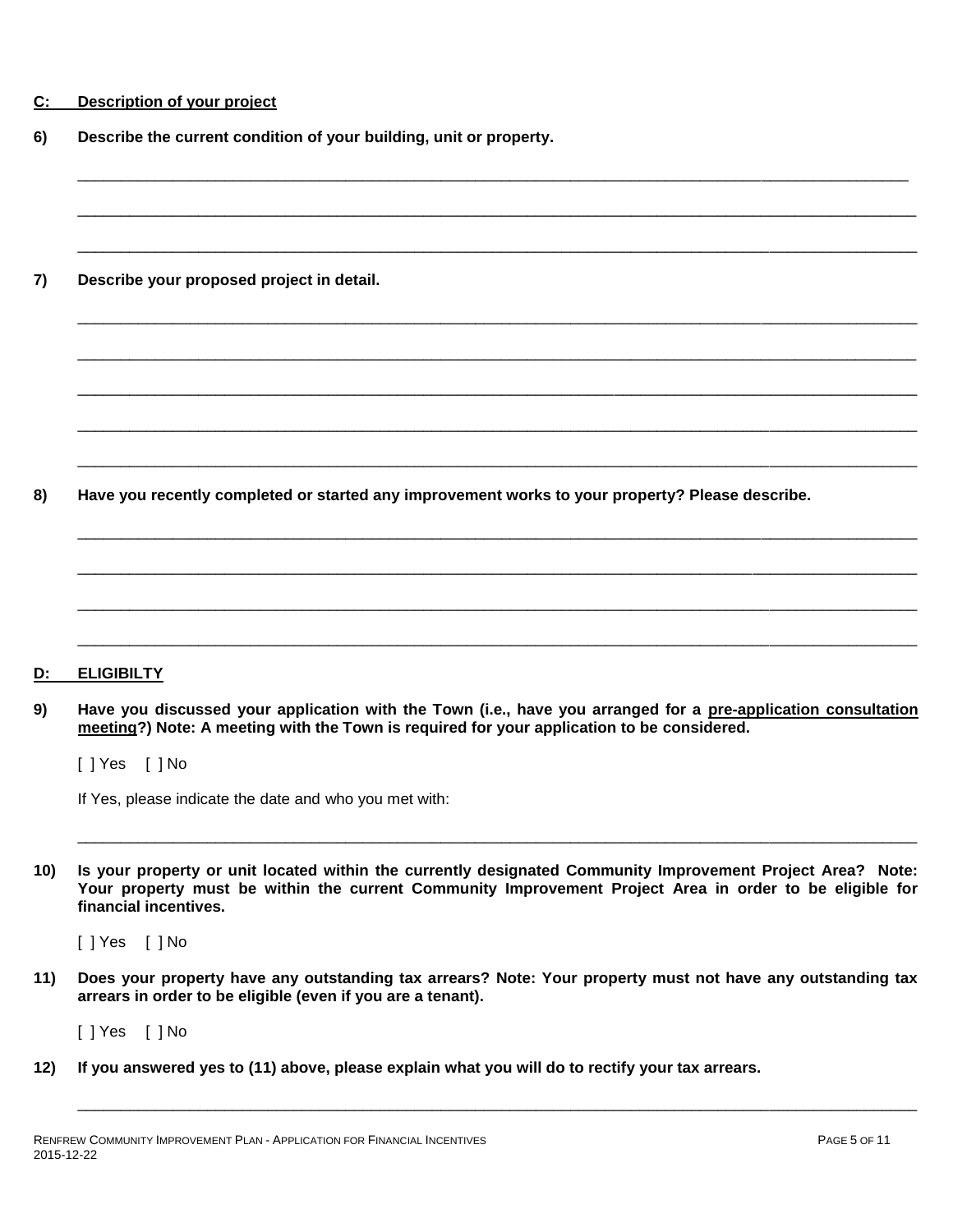# **13) Have you previously applied for a financial incentive through the Renfrew Community Improvement Plan?**

[ ] Yes [ ] No

| 14) | If you answered yes to (13) above, please explain your previous application and how it relates to this application.                                                                                                                         |  |  |  |
|-----|---------------------------------------------------------------------------------------------------------------------------------------------------------------------------------------------------------------------------------------------|--|--|--|
|     |                                                                                                                                                                                                                                             |  |  |  |
| 15) | Has an application for a building permit or planning approval (e.g., a minor variance or consent) been submitted<br>or approved in relation to your project?                                                                                |  |  |  |
|     | $[$ ] Yes $[$ ] No                                                                                                                                                                                                                          |  |  |  |
| 16) | If you answered no to (15) above, please confirm whether any Town approvals are required for your project. If<br>you answered yes to (15) above, please indicate the approvals you have received or the applications you have<br>submitted. |  |  |  |
|     |                                                                                                                                                                                                                                             |  |  |  |
| 17) | What is the current official plan designation of the subject land?                                                                                                                                                                          |  |  |  |

**18) What is the current zoning of the subject land? \_\_\_\_\_\_\_\_\_\_\_\_\_\_\_\_\_\_\_\_\_\_\_\_\_\_\_\_\_\_\_\_\_\_\_\_\_\_\_\_\_\_\_\_\_\_\_\_\_\_\_\_\_\_\_\_**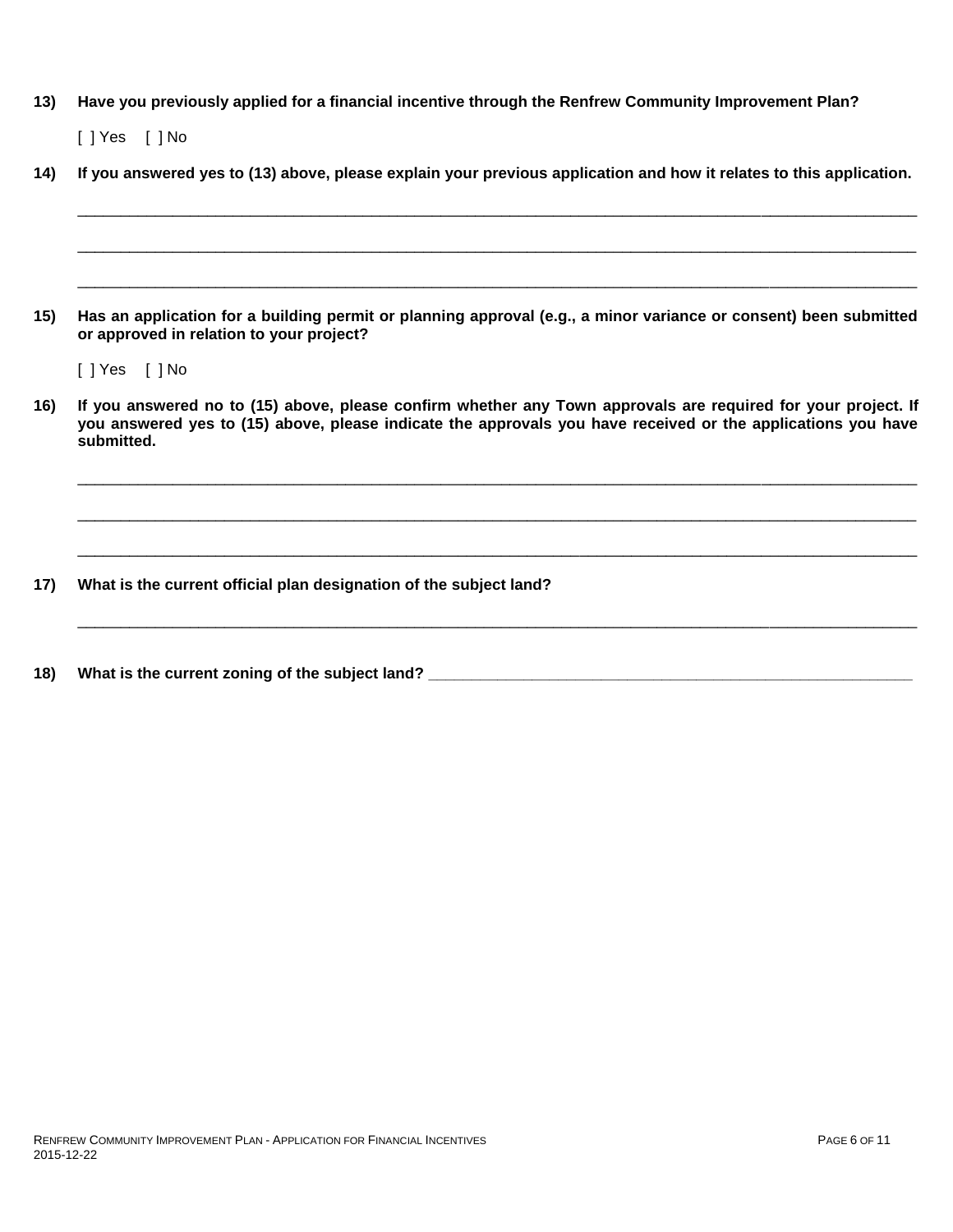# **E: INCENTIVE PROGRAMS**

**19) Please indicate which programs you are applying for. Refer to the Community Improvement Plan or discuss the programs with the Town. Each program is associated with specific eligibility criteria. Applicants are encouraged to apply for more than one program if they are eligible to do so.** *The tax increment equivalent grant program cannot be combined with any other grant.*

| Façade, Building and<br><b>Signage Improvement</b><br>Grant                                                                        | [ ] I want to apply for a grant up to \$5,000, or up to 50% of the eligible costs of<br>my facade/building improvement project.<br>[ ] I want to apply for a grant up to \$2,500, or up to 50% of the eligible costs of<br>my signage improvement project.                                                     |
|------------------------------------------------------------------------------------------------------------------------------------|----------------------------------------------------------------------------------------------------------------------------------------------------------------------------------------------------------------------------------------------------------------------------------------------------------------|
| Property, Landscaping and<br><b>Parking Area Improvement</b><br>Grant                                                              | [ ] I want to apply for a grant up to \$3,500 or 50% of the eligible costs of my<br>property, landscaping and parking area improvement project.                                                                                                                                                                |
| <b>Accessibility Improvement</b><br>Grant                                                                                          | [ ] I want to apply for a grant up to \$3,500 or 50% of the eligible costs of my<br>building accessibility improvements.                                                                                                                                                                                       |
| <b>Planning and Building</b><br><b>Permit Fees Rebate</b><br>Program                                                               | [ ] My project requires a building permit and I want to apply for a rebate on the<br>fees that I will pay (maximum of \$2,500 or 50% of eligible costs)<br>[ ] My project requires planning approvals and I want to apply for a rebate on the<br>fees I will pay (maximum of \$2,500 or 50% of eligible costs. |
| <b>Tax Increment Equivalent</b><br><b>Grant Program (note this</b><br>grant cannot be combined<br>with any other grant<br>program) | [ ] My municipal taxes are anticipated to increase as a result of my project, and I<br>want to apply to be considered for a rebate that is equal to all or a portion of the<br>increase in my taxes.                                                                                                           |
| <b>Environmental Study Grant</b><br>Program                                                                                        | [ ] I have completed a Phase I ESA indicating that contamination on my property<br>is likely and I want to apply for a grant of up to \$5,000, or up to 50% of the<br>eligible costs of subsequent studies.                                                                                                    |
| <b>Brownfield Property Tax</b><br><b>Assistance Program</b>                                                                        | [ ] I want to apply for the brownfield property tax assistance program in relation<br>to my brownfield remediation and development/redevelopment project.                                                                                                                                                      |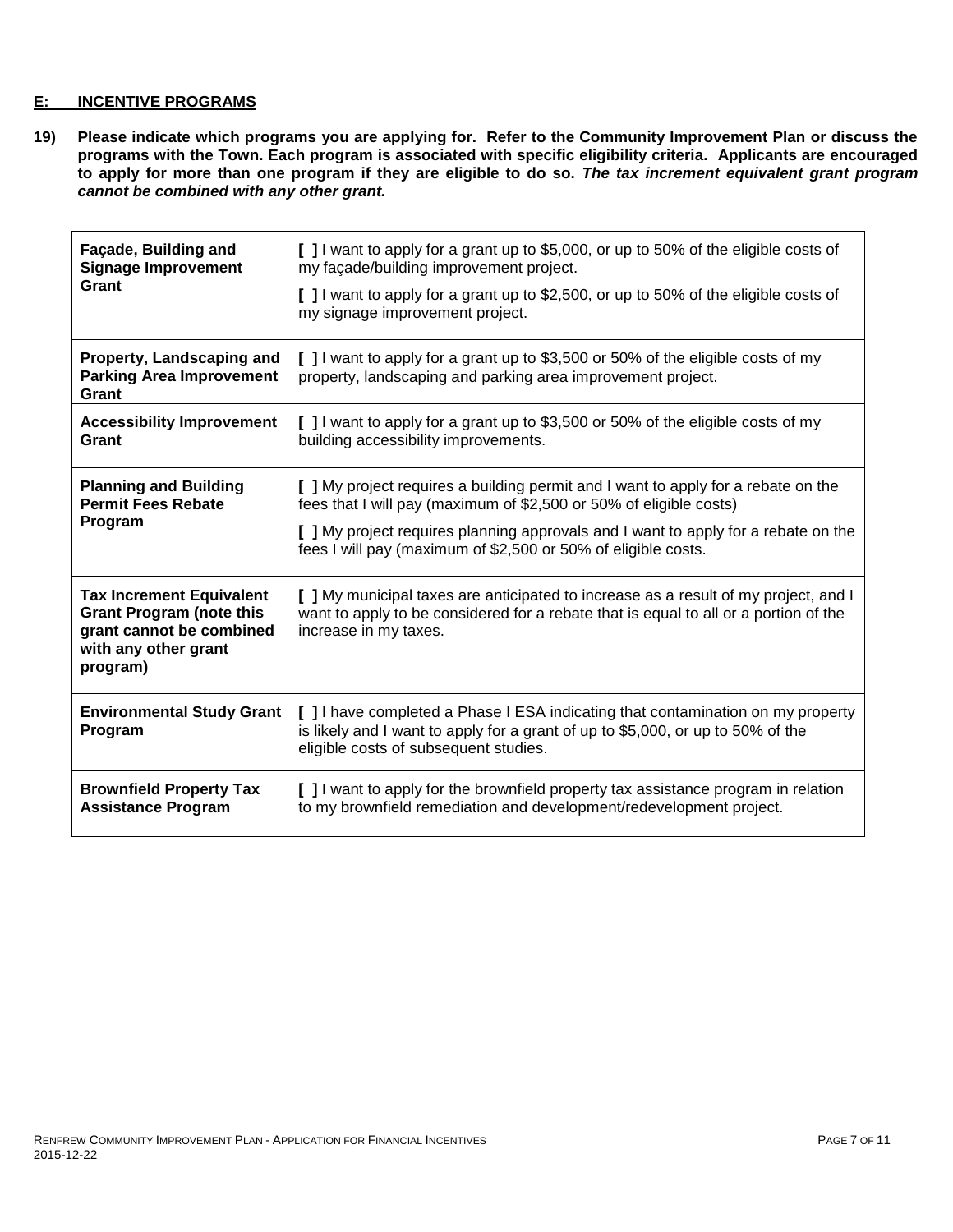#### **F: INCENTIVE PROGRAMS**

**20) Using the table below, please indicate the cost of your project. List the tasks or items (goods/services) required to complete your project, and provide three quotes for the cost of each task or item. The estimated costs should be based on quotes from contractors and vendors. Applicants are required to obtain three quotes. If you need additional space, please attach a separate sheet. Please attach your quotes.**

| <b>Community Improvement Task/Item</b>  | <b>Cost - Low Quote</b>  | <b>Cost - High Quote</b>           |
|-----------------------------------------|--------------------------|------------------------------------|
| Example: Replacement of storefront sign | \$1,800 from Signs Inc.  | \$2,200 from Jim's Custom<br>Signs |
| 1.                                      | $\overline{\mathbf{S}}$  | $\overline{\mathbf{S}}$            |
|                                         |                          |                                    |
|                                         |                          |                                    |
| $\overline{2}$ .                        | $\overline{\mathbf{e}}$  | $\overline{\mathbf{e}}$            |
|                                         |                          |                                    |
|                                         |                          |                                    |
| 3.                                      | $\overline{\mathbf{S}}$  | $\overline{\mathbf{S}}$            |
|                                         |                          |                                    |
|                                         |                          |                                    |
| 4.                                      | $\overline{\mathcal{S}}$ | $\overline{\$}$                    |
|                                         |                          |                                    |
|                                         |                          |                                    |
| 5.                                      | $\overline{\$}$          | $\overline{\$}$                    |
|                                         |                          |                                    |
|                                         |                          |                                    |
| 6.                                      | $\overline{\mathcal{S}}$ | $\overline{\mathbf{e}}$            |
|                                         |                          |                                    |
|                                         |                          |                                    |
| $\overline{7}$ .                        | $\overline{\mathcal{S}}$ | $\overline{\mathcal{L}}$           |
|                                         |                          |                                    |
|                                         |                          |                                    |
| <b>TOTAL:</b>                           |                          |                                    |

**21) Please indicate the following dates, where applicable.**

**Anticipated date of submission for any required planning approvals:** \_\_\_\_\_\_\_\_\_\_\_\_\_\_\_\_\_\_\_\_\_\_\_\_\_\_\_\_\_\_\_\_\_\_\_\_\_\_

**Anticipated date of submission for any required building permits:** \_\_\_\_\_\_\_\_\_\_\_\_\_\_\_\_\_\_\_\_\_\_\_\_\_\_\_\_\_\_\_\_\_\_\_\_\_\_\_\_

**Anticipated date of commencement of construction/works:** \_\_\_\_\_\_\_\_\_\_\_\_\_\_\_\_\_\_\_\_\_\_\_\_\_\_\_\_\_\_\_\_\_\_\_\_\_\_\_\_\_\_\_\_\_\_

# **Anticipated date of completion of construction/works:** \_\_\_\_\_\_\_\_\_\_\_\_\_\_\_\_\_\_\_\_\_\_\_\_\_\_\_\_\_\_\_\_\_\_\_\_\_\_\_\_\_\_\_\_\_\_\_\_\_\_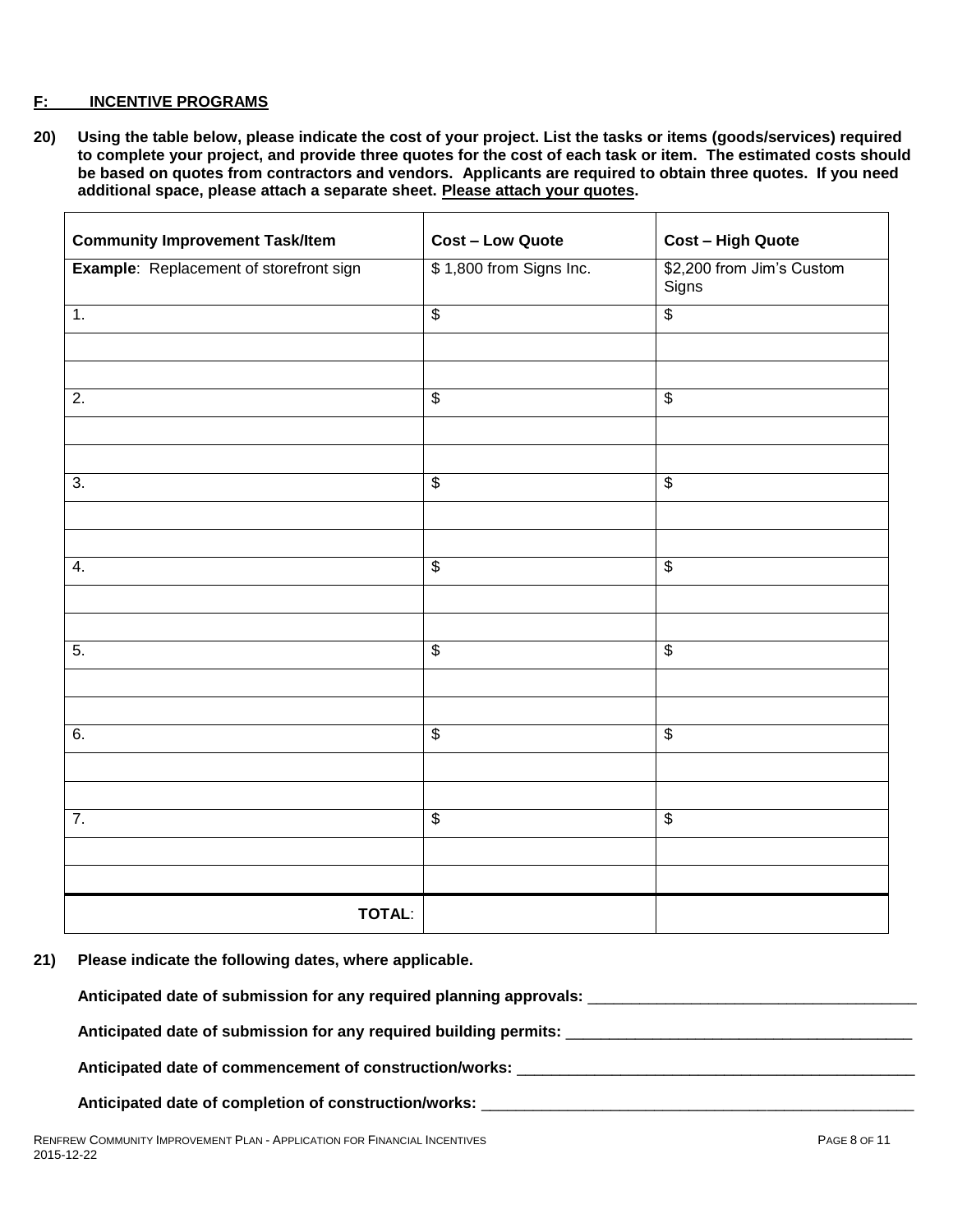# **G: SUPPORTING MATERIAL**

# **22) Please complete the following table in consultation with the Town.**

| <b>Required Supporting Materials</b>                                                                      | <b>Completed and Attached</b><br>(To be checked by the<br>Applicant) | <b>Required to be Attached</b><br>with Completed<br><b>Application</b><br>(To be checked by Town) |
|-----------------------------------------------------------------------------------------------------------|----------------------------------------------------------------------|---------------------------------------------------------------------------------------------------|
| Three (3) cost estimates for all supplies and<br>construction work                                        |                                                                      |                                                                                                   |
| Photographs of the existing building/property                                                             |                                                                      |                                                                                                   |
| Photographs of adjacent buildings/properties or<br>the streetscape                                        |                                                                      |                                                                                                   |
| Historical photographs/reference materials                                                                |                                                                      |                                                                                                   |
| Professional drawings/sketches of proposed work                                                           |                                                                      |                                                                                                   |
| Information about tenants (vacancies, etc.)                                                               |                                                                      |                                                                                                   |
| A professional site plan, construction drawings or<br>other detailed drawings                             |                                                                      |                                                                                                   |
| <b>Phase I Environmental Site Assessment</b>                                                              |                                                                      |                                                                                                   |
| Other required materials (Town to specify at pre-application consultation meeting, using the space below) |                                                                      |                                                                                                   |
|                                                                                                           |                                                                      |                                                                                                   |
|                                                                                                           |                                                                      |                                                                                                   |
|                                                                                                           |                                                                      |                                                                                                   |
|                                                                                                           |                                                                      |                                                                                                   |
|                                                                                                           |                                                                      |                                                                                                   |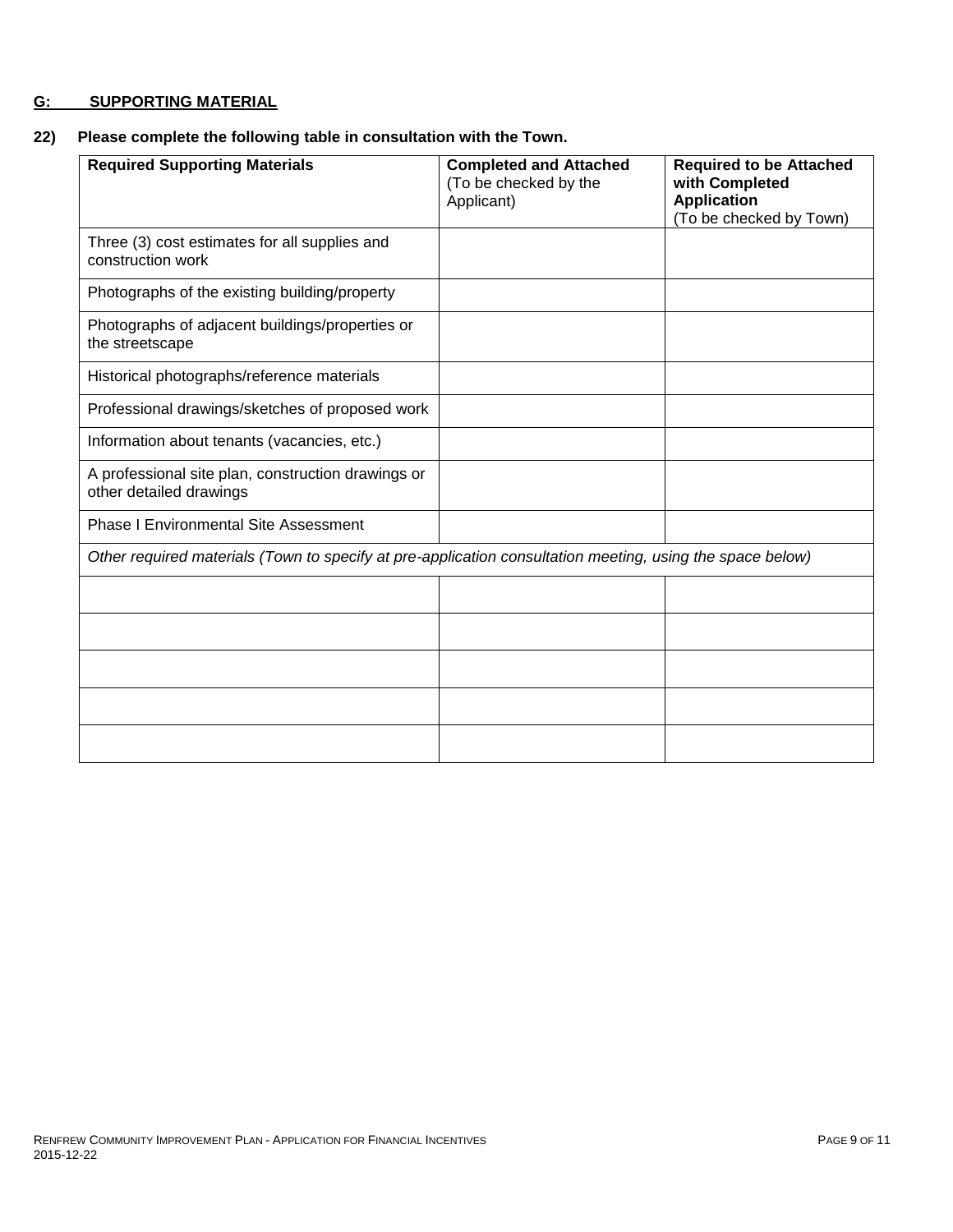#### **23) Consent of Owner:**

The owner must also complete the following or a similar authorization attached to the application.

#### **Consent of Owner(s) to the Use and Disclosure of Personal Information And to Allow Site Visits to be conducted**

In accordance with the provisions of the Planning Act, it is the policy of the Town of Renfrew Planning Department to provide the public access to all development applications and supporting documentation.

In submitting this development application and supporting documentation, I/WE

this owner(s) / the authorized applicant, hereby acknowledge the above-noted policy and provide my/our consent, in accordance with the provisions of the *Municipal Freedom of Information and Protection of Privacy Act*, that the information on this application and any supporting documentation provided by myself, my agents, consultants and solicitors, will be part of the public record and will also be available to the general public.

I/We, hereby authorize the Approval Authority and the Town of Renfrew Staff to access to the subject site for the purposes of evaluation of the subject application.

\_\_\_\_\_\_\_\_\_\_\_\_\_\_\_\_\_\_\_\_\_\_\_\_\_\_\_\_\_\_\_\_\_\_\_\_ \_\_\_\_\_\_\_\_\_\_\_\_\_\_\_\_\_\_\_\_\_\_\_\_\_\_\_\_\_\_\_\_\_\_\_ Date and the Signature of the Signature of the Signature of the Signature of the Signature of the Signature of the Signature of the Signature of the Signature of the Signature of the Signature of the Signature of the Signa

|  | ________ |
|--|----------|
|  |          |

**24) Affidavit** (This affidavit **must** be signed in the presence of a Commissioner):

| solemn declaration conscientiously believing it to be true, and knowing that it is of the same force and effect as if made under<br>oath and by virtue of the CANADA EVIDENCE ACT. |  |                                        |
|------------------------------------------------------------------------------------------------------------------------------------------------------------------------------------|--|----------------------------------------|
|                                                                                                                                                                                    |  |                                        |
|                                                                                                                                                                                    |  |                                        |
| Date                                                                                                                                                                               |  | Signature of Owner or Authorized Agent |
| Date                                                                                                                                                                               |  | Signature of Commissioner              |